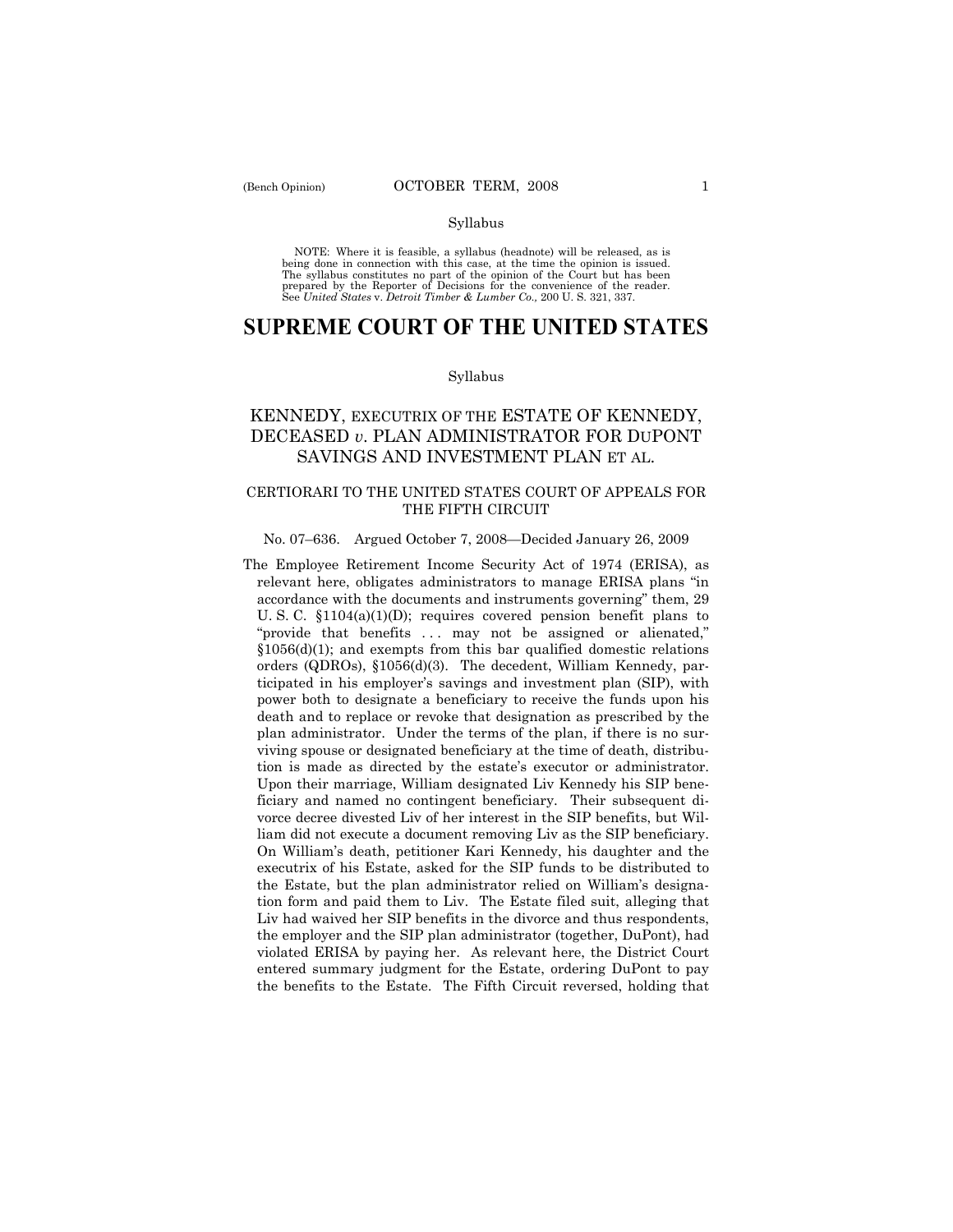## 2 KENNEDY *v.* PLAN ADMINISTRATOR FOR DUPONT SAV. AND INVESTMENT PLAN

### Syllabus

Liv's waiver was an assignment or alienation of her interest to the Estate barred by  $$1056(d)(1)$ .

#### *Held:*

 1. Because Liv did not attempt to direct her interest in the SIP benefits to the Estate or any other potential beneficiary, her waiver did not constitute an assignment or alienation rendered void under  $$1056(d)(1)$ . Pp. 5-13.

 (a) Given the legal meaning of "assigned" and "alienated," it is fair to say that Liv did not assign or alienate anything to William or to the Estate. The Fifth Circuit's broad reading—that Liv's waiver indirectly transferred her interest to the next possible beneficiary, here the Estate—is questionable. It would be odd to speak of an estate as the transferee of its own decedent's property or of the decedent in his lifetime as his own transferee. It would also be strange under the Treasury Regulation that defines "assignment" and "alienation." Moreover, it is difficult to see how certain waivers not barred by the antialienation provision *e.g.,* a surviving spouse's ability to waive a survivor's annuity or lump-sum payment, see *Boggs* v. *Boggs,*  520 U. S. 833, 843; 29 U. S. C. §§1055(a), (b)(1)(C), (c)(2), would be permissible under the Fifth Circuit's reading. These doubts, and exceptions calling the Fifth Circuit's reading into question, point the Court toward the law of trusts that "serves as ERISA's backdrop." *Beck* v. *PACE Int'l Union*, 551 U. S. 96, 101. Section 1056(d)(1) is much like a spendthrift trust provision barring assignment or alienation of a benefit, see *Boggs, supra,* at 852, and the cognate trust law is highly suggestive here. The general principle that a designated spendthrift beneficiary can disclaim his trust interest magnifies the improbability that a statute written with an eye on the old law would effectively force a beneficiary to take an interest willy-nilly. The Treasury reads its own regulation to mean that the antialienation provision is not violated by a beneficiary's waiver "where the beneficiary does not attempt to direct her interest in pension benefits to another person." Brief for United States as *Amicus Curiae* 18. Being neither "plainly erroneous [n]or inconsistent with the regulation," the Treasury Department's interpretation is controlling. *Auer* v. *Robbins*, 519 U. S. 452, 461. ERISA's QDRO provisions shed no light on the validity of a waiver by a non-QDRO. Pp. 5–11.

 (b) DuPont's additional reasons for saying that ERISA barred Liv's waiver are unavailing. Pp. 11–13.

 2. Although Liv's waiver was not nullified by §1056's express terms, the plan administrator did its ERISA duty by paying the SIP benefits to Liv in conformity with the plan documents. ERISA provides no exception to the plan administrator's duty to act in accordance with plan documents. Thus, the Estate's claim stands or falls